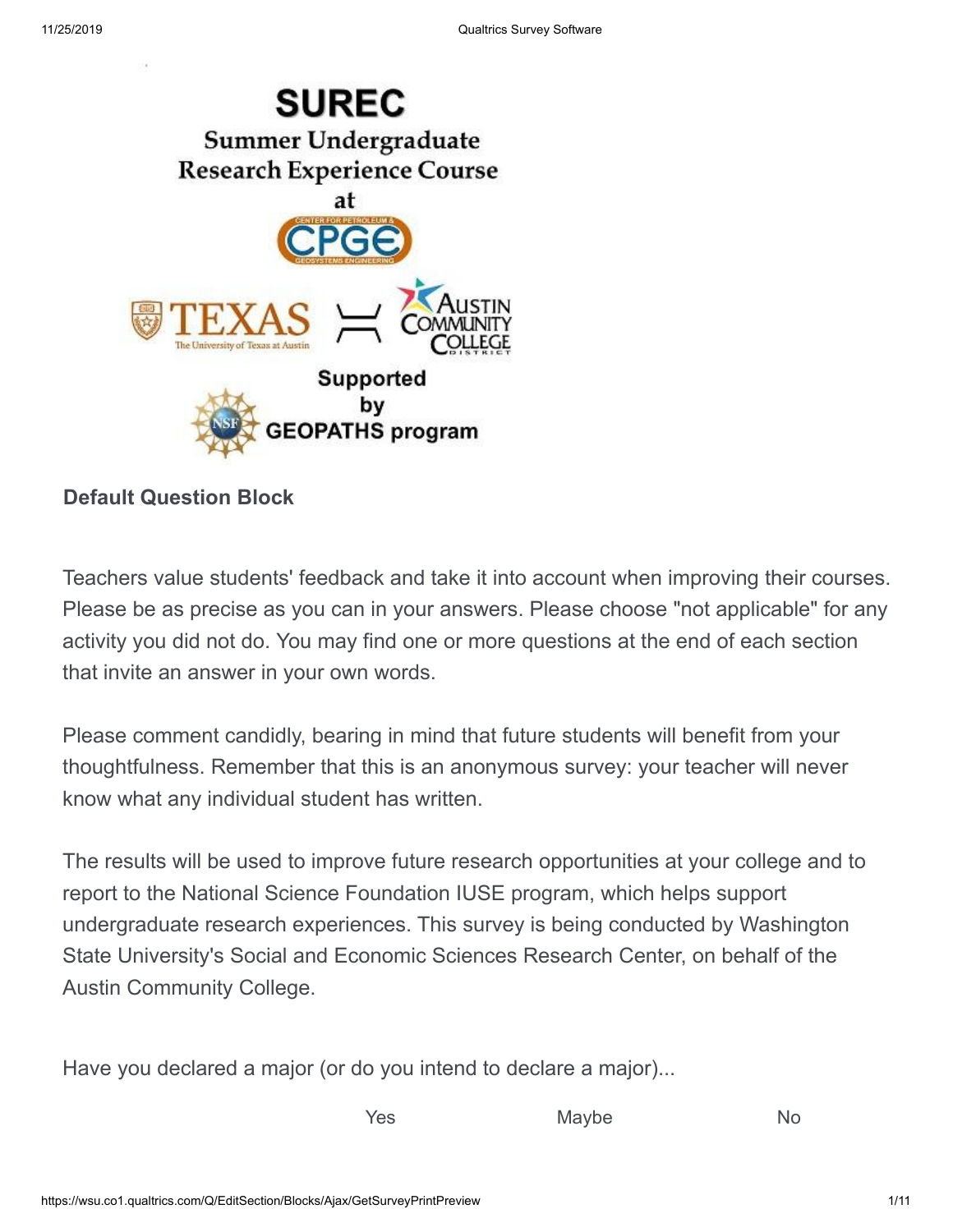| 11/25/2019                                                     | <b>Qualtrics Survey Software</b> |       |           |
|----------------------------------------------------------------|----------------------------------|-------|-----------|
|                                                                | Yes                              | Maybe | <b>No</b> |
| In a science,<br>technology,<br>engineering, or math<br>field? |                                  |       |           |
| In the geosciences?                                            |                                  |       |           |
|                                                                |                                  |       |           |

What major have you declared (or do you intend to declare)?

# **GAINS IN THINKING AND WORKING LIKE A SCIENTIST: APPLICATION OF KNOWLEDGE TO RESEARCH WORK.**

How much did you GAIN in the following areas as a result of your most recent research experience?

|                                                                             | No Gains  | A Little<br>Gain | Moderate<br>Gain | Good<br>Gain | Great<br>Gain | <b>Not</b><br>Applicable |
|-----------------------------------------------------------------------------|-----------|------------------|------------------|--------------|---------------|--------------------------|
| Analyzing data for<br>patterns.                                             |           |                  |                  |              |               |                          |
| Figuring out the next<br>step in a research<br>project.                     | $\bigcap$ |                  |                  |              |               |                          |
| Problem-solving in<br>general.                                              | $\bigcap$ |                  |                  |              |               |                          |
| Formulating a research<br>question that could be<br>answered with data.     |           |                  |                  |              |               |                          |
| <b>Identifying limitations</b><br>of research methods<br>and designs.       |           |                  |                  |              |               |                          |
| Understanding the<br>theory and concepts<br>guiding my research<br>project. |           |                  |                  |              |               |                          |
| Understanding the<br>connections among<br>scientific disciplines.           |           |                  |                  |              |               |                          |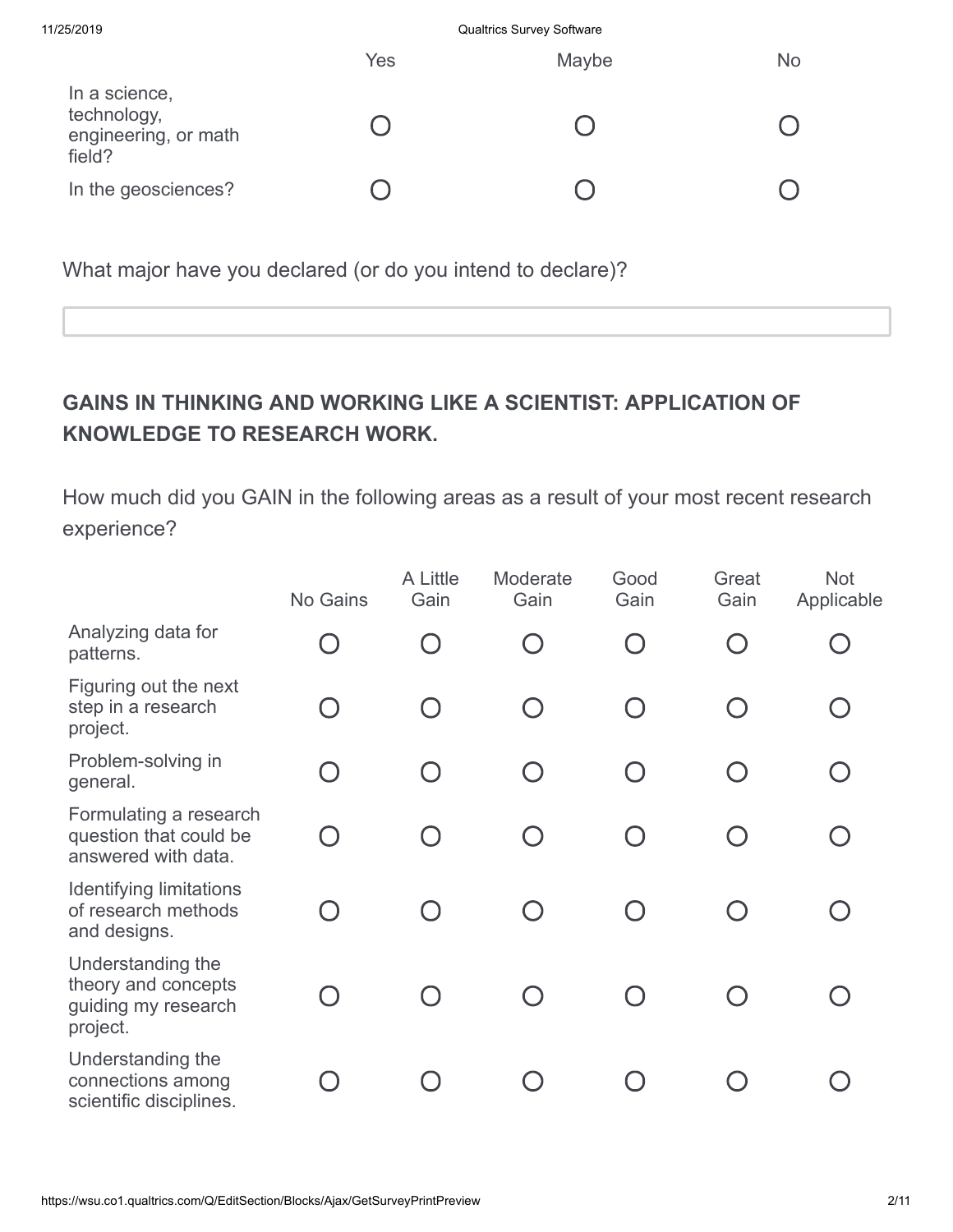| 11/25/2019                                                      |          |                  | <b>Qualtrics Survey Software</b> |              |               |                          |
|-----------------------------------------------------------------|----------|------------------|----------------------------------|--------------|---------------|--------------------------|
|                                                                 | No Gains | A Little<br>Gain | Moderate<br>Gain                 | Good<br>Gain | Great<br>Gain | <b>Not</b><br>Applicable |
| Understanding the<br>relevance of research<br>to my coursework. |          |                  |                                  |              |               |                          |

### **PERSONAL GAINS RELATED TO RESEARCH WORK**

How much did you GAIN in the following areas as a result of your most recent research experience?

|                                                                         | No Gains                                      | A Little<br>Gain | Moderate<br>Gain | Good<br>Gain                                  | Great<br>Gain | <b>Not</b><br>Applicable |
|-------------------------------------------------------------------------|-----------------------------------------------|------------------|------------------|-----------------------------------------------|---------------|--------------------------|
| Confidence in my<br>ability to contribute to<br>science.                | $\left( \begin{array}{c} \end{array} \right)$ |                  |                  | $\left( \begin{array}{c} \end{array} \right)$ |               |                          |
| Comfort in discussing<br>scientific concepts with<br>others.            | $\bigcap$                                     |                  | $(\ )$           | ∩                                             |               |                          |
| Comfort in working<br>collaboratively with<br>others.                   | ∩                                             |                  | $\bigcap$        | ∩                                             |               |                          |
| Confidence in my<br>ability to do well in<br>future science courses.    | ∩                                             |                  | $\bigcap$        | $\cap$                                        |               |                          |
| Ability to work<br>independently.                                       | $\bigcap$                                     |                  | $\bigcap$        | ∩                                             |               |                          |
| Developing patience<br>with the slow pace of<br>research.               | ∩                                             |                  | $\bigcap$        | ∩                                             |               |                          |
| Understanding what<br>everyday research<br>work is like.                | ∩                                             |                  | $\bigcap$        | ∩                                             |               |                          |
| Taking greater care in<br>conducting procedures<br>in the lab or field. | ∩                                             |                  |                  | $\bigcap$                                     |               |                          |
| Overall college<br>experience                                           |                                               |                  |                  |                                               |               |                          |

### **GAINS IN SKILLS**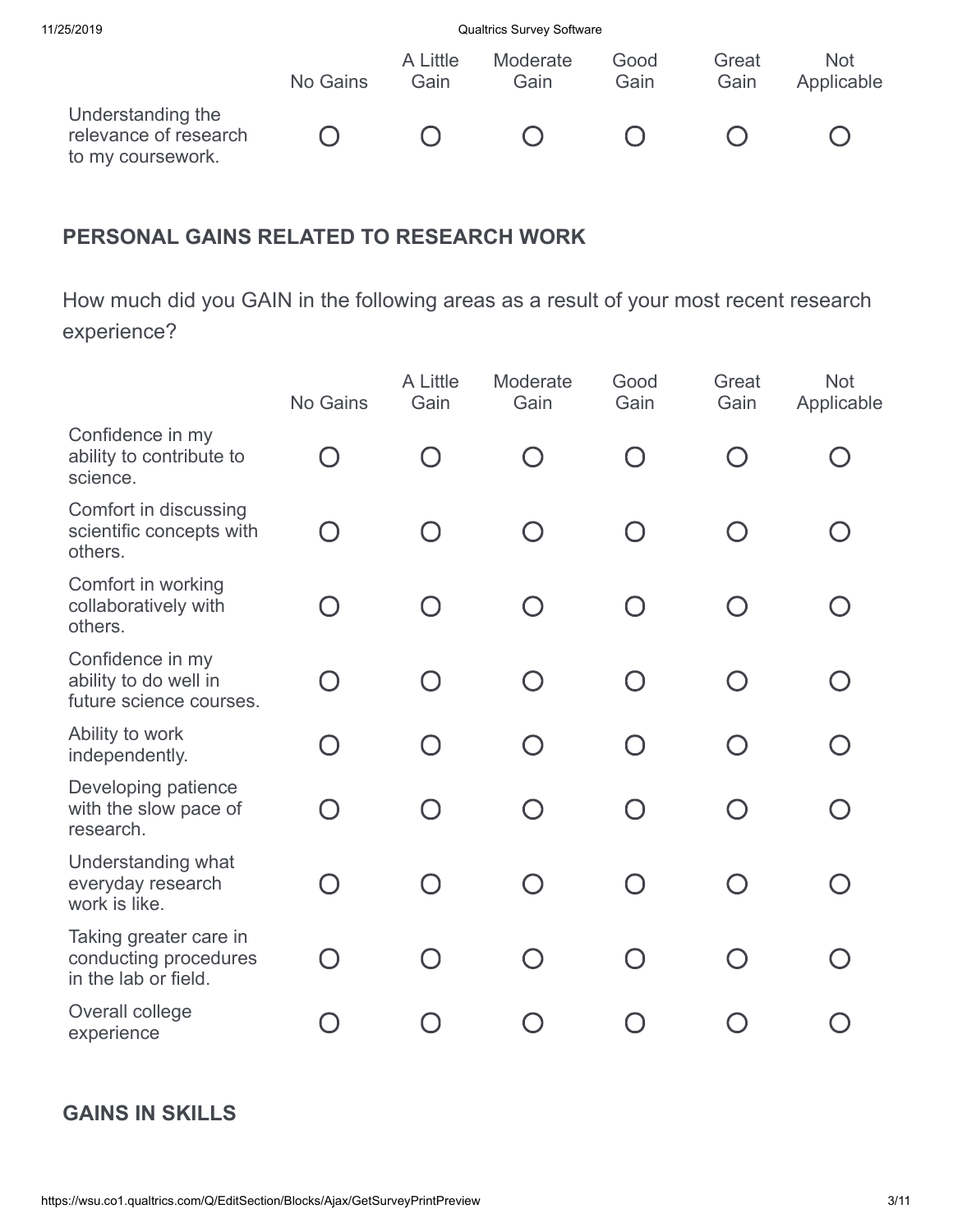How much did you GAIN in the following areas as a result of your most recent research experience?

|                                                                                 | No Gains   | A Little<br>Gain | Moderate<br>Gain | Good<br>Gain | Great<br>Gain                               | <b>Not</b><br>Applicable |
|---------------------------------------------------------------------------------|------------|------------------|------------------|--------------|---------------------------------------------|--------------------------|
| Writing scientific<br>reports or papers.                                        | $\bigcap$  |                  |                  | ∩            |                                             |                          |
| Making oral<br>presentations.                                                   | $\Box$     |                  |                  | $\bigcap$    |                                             |                          |
| Defending an<br>argument when asked<br>questions.                               | $\bigcap$  |                  |                  | $\bigcap$    |                                             |                          |
| Explaining my project<br>to people outside my<br>field.                         | $\bigcap$  |                  | $\bigcap$        | ∩            |                                             |                          |
| Preparing a scientific<br>poster.                                               | ∩          | $\cap$           | $\bigcap$        | ∩            | $\left(\begin{array}{c} \end{array}\right)$ |                          |
| Keeping a detailed lab<br>notebook.                                             | $\bigcirc$ | $\cap$           | $\bigcap$        | $\bigcap$    |                                             | $\bigcap$                |
| Conducting<br>observations in the lab<br>or field.                              | $\bigcap$  |                  |                  | ∩            |                                             |                          |
| Using quantitative<br>skills, such as<br>algebraic equations<br>and statistics. | O          | $\bigcap$        | $\bigcap$        | $\bigcap$    |                                             |                          |
| <b>Calibrating instruments</b><br>needed for<br>measurement.                    | ∩          |                  |                  | $\bigcap$    |                                             |                          |
| Working with<br>computers.                                                      |            |                  |                  |              |                                             |                          |
| Understanding journal<br>articles.                                              |            |                  |                  |              |                                             |                          |
| Conducting database<br>or internet searches.                                    |            |                  |                  |              |                                             |                          |
| Managing my time.                                                               |            |                  |                  |              |                                             |                          |
| Conducting data<br>analysis.                                                    |            |                  |                  |              |                                             |                          |

# **THE FOLLOWING QUESTIONS ASK ABOUT YOUR OVERALL RESEARCH EXPERIENCE AND ABOUT ANY CHANGES IN YOUR ATTITUDES OR BEHAVIORS AS A RESEARCHER.**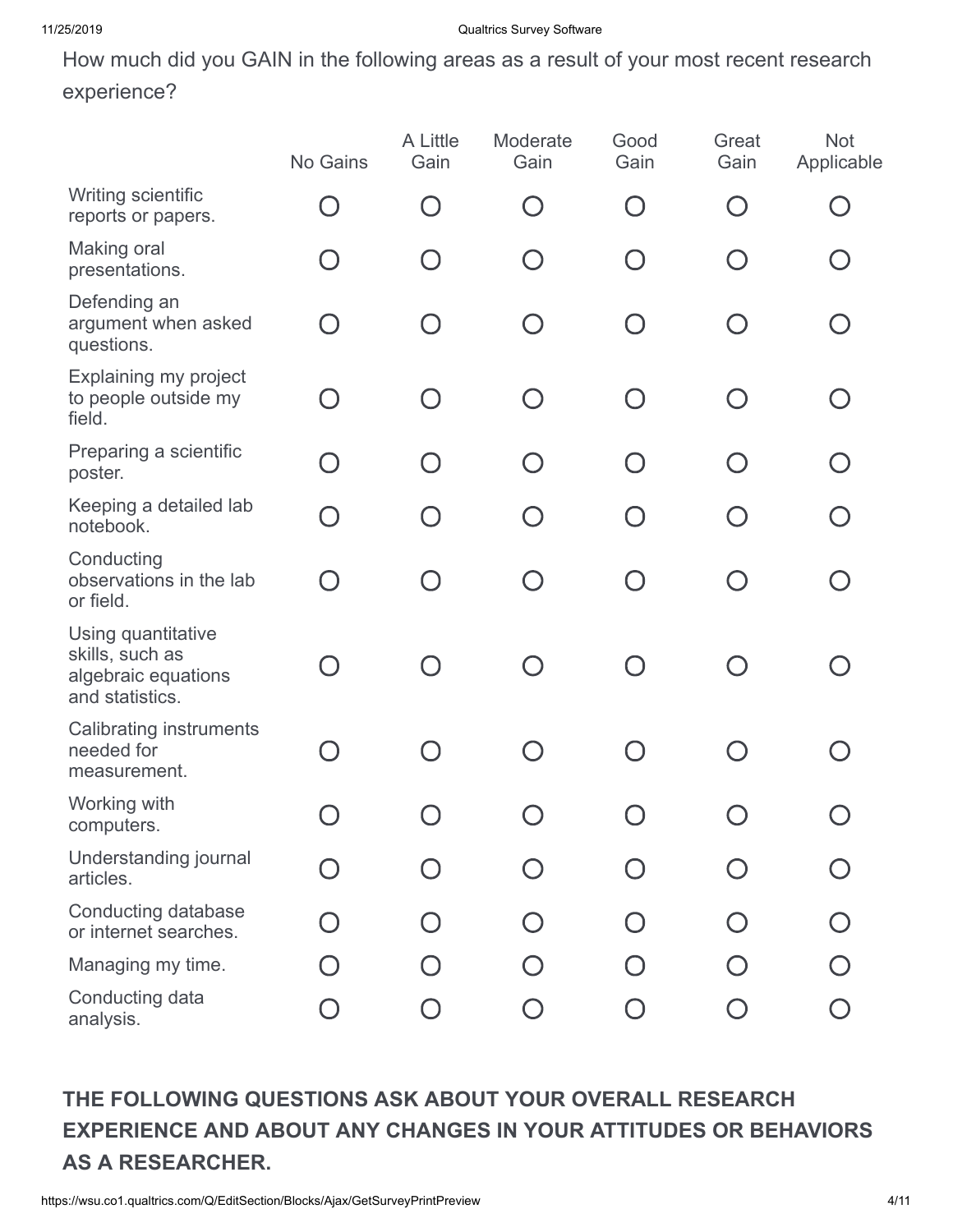During your research experience HOW MUCH did you:

|                                                                        | None                                          | A Little               | Some                                        | A Fair<br>Amount | A Great<br>Deal | <b>Not</b><br>Applicable |
|------------------------------------------------------------------------|-----------------------------------------------|------------------------|---------------------------------------------|------------------|-----------------|--------------------------|
| Engage in real-world<br>science research.                              | $\bigcap$                                     | $\left( \quad \right)$ | $\left(\begin{array}{c} \end{array}\right)$ | $\bigcap$        |                 |                          |
| Feel like a scientist.                                                 | $\bigcap$                                     |                        |                                             | $\bigcap$        |                 |                          |
| Think creatively about<br>the project.                                 | $\bigcirc$                                    |                        |                                             | O                |                 |                          |
| Try out new ideas or<br>procedures on your<br>own.                     | $\left( \begin{array}{c} \end{array} \right)$ |                        | $\cap$                                      | $\bigcap$        |                 |                          |
| Feel responsible for<br>the project.                                   | $\Box$                                        |                        |                                             |                  |                 |                          |
| Work extra hours<br>because you were<br>excited about the<br>research. |                                               |                        |                                             |                  |                 |                          |
| Interact with scientists<br>from outside your<br>school.               |                                               |                        |                                             |                  |                 |                          |
| Feel a part of a<br>scientific community.                              |                                               |                        |                                             |                  |                 |                          |

#### **RESEARCH EXPERIENCE**

As part of my most recent research experience...

|                                                                                               | Yes | <b>No</b> |
|-----------------------------------------------------------------------------------------------|-----|-----------|
| I presented a talk or<br>poster to other<br>students or faculty on<br>my campus.              |     |           |
| I presented a talk or<br>poster (in person or<br>virtual) at a<br>professional<br>conference. |     |           |
| I presented at the<br>weekly group meetings                                                   |     |           |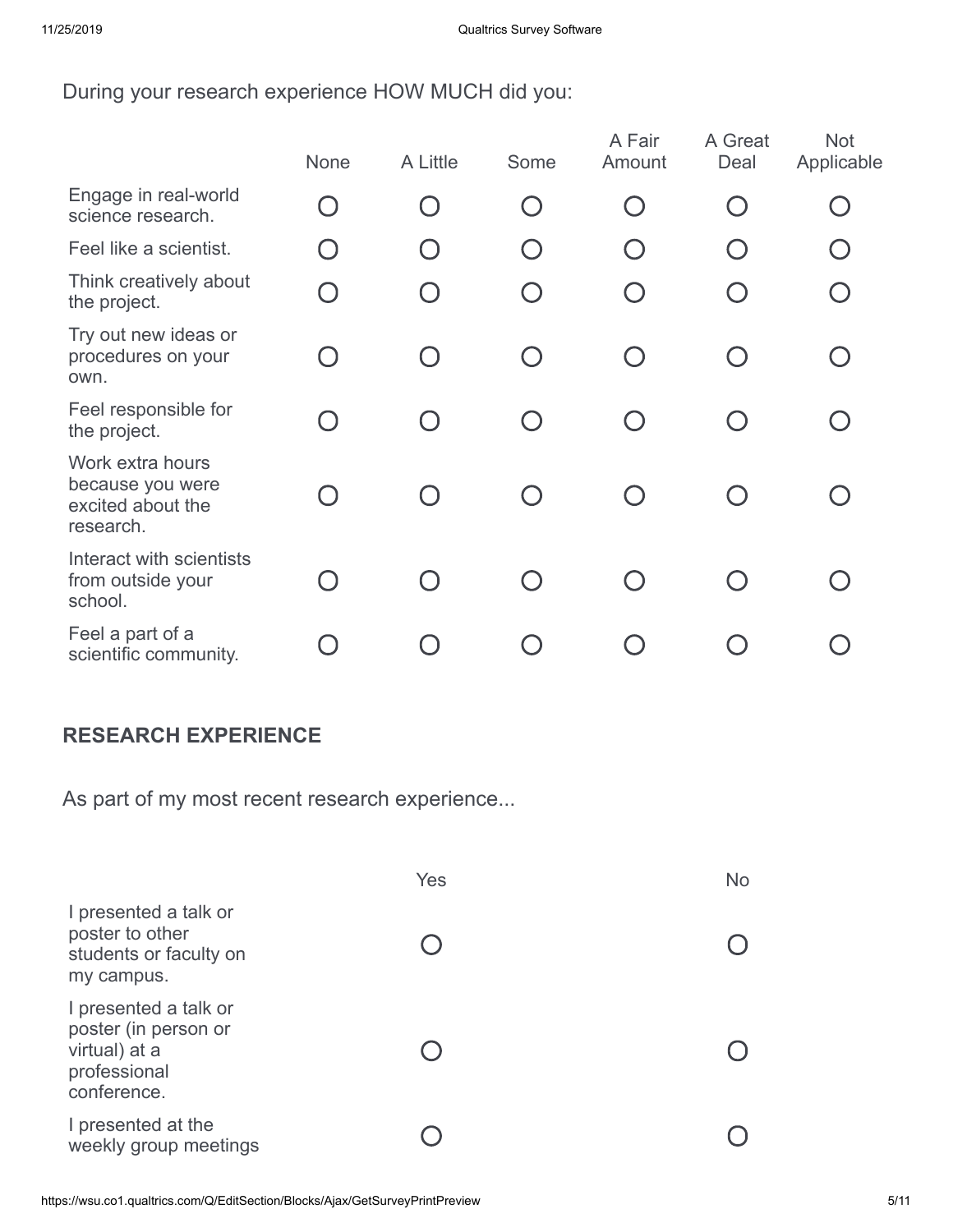Rate how much you agree or disagree with the following statements.

|                                                                                                       | Strongly<br><b>Disagree</b> | <b>Disagree</b> | Agree | <b>Strongly Agree</b> |
|-------------------------------------------------------------------------------------------------------|-----------------------------|-----------------|-------|-----------------------|
| Doing research<br>confirmed my interest<br>in my field of study.                                      |                             |                 |       |                       |
| Doing research<br>clarified for me which<br>field of study I want to<br>pursue.                       |                             |                 |       |                       |
| My research<br>experience has<br>prepared me to<br>transfer from a 2-year<br>to a 4-year institution. |                             |                 |       |                       |
| My research<br>experience has<br>prepared me for a job.                                               |                             |                 |       |                       |

Compared to your intentions BEFORE doing research, HOW LIKELY ARE YOU NOW to:

|                                                                                 | Not More<br>Likely | A Little<br>More<br>Likely | Somewhat<br>More<br>Likely                    | Much<br>More<br>Likely                                      | <b>Extremely</b><br>More<br>Likely | <b>Not</b><br>Applicable |
|---------------------------------------------------------------------------------|--------------------|----------------------------|-----------------------------------------------|-------------------------------------------------------------|------------------------------------|--------------------------|
| Complete your<br>Associates degree?                                             |                    |                            | $\left(\begin{array}{c} 1 \end{array}\right)$ | $\begin{array}{c} \begin{array}{c} \end{array} \end{array}$ |                                    |                          |
| Transfer to a 4-year<br>institution?                                            | $\Box$             |                            | $(\ )$                                        | $\bigcap$                                                   |                                    |                          |
| Complete your<br>Bachelors degree in<br>science, mathematics<br>or engineering? |                    |                            |                                               |                                                             |                                    |                          |
| Enroll in a masters<br>program in science,<br>mathematics or<br>engineering?    |                    |                            |                                               |                                                             |                                    |                          |
| Enroll in a Ph.D.<br>program in science,<br>mathematics or<br>engineering?      |                    |                            |                                               |                                                             |                                    |                          |
| Enroll in a combined<br>M.D/Ph.D program?                                       |                    |                            |                                               |                                                             |                                    |                          |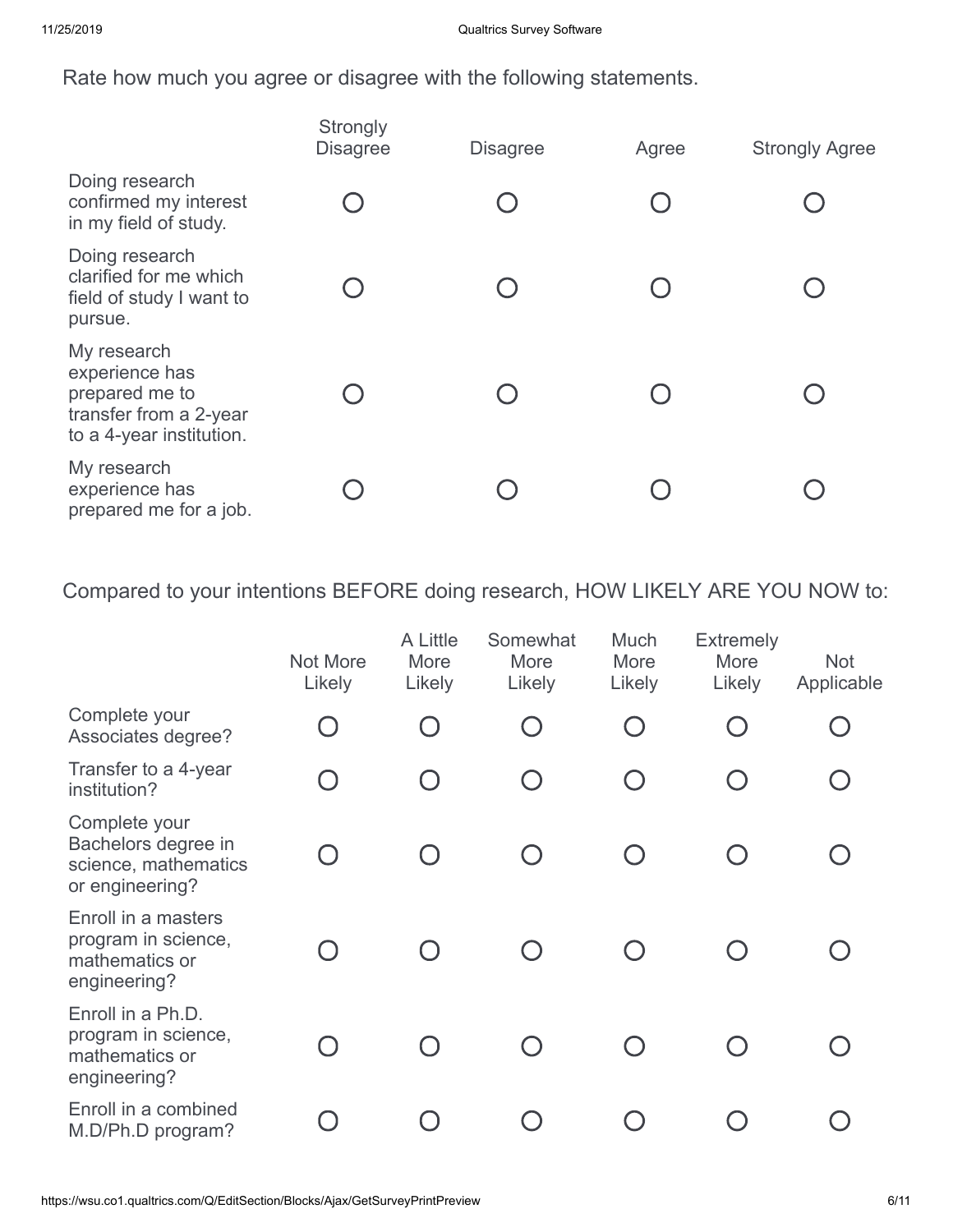11/25/2019 Qualtrics Survey Software

|                                                                                                               | Not More<br>Likely | A Little<br>More<br>Likely | Somewhat<br>More<br>Likely | Much<br>More<br>Likely | <b>Extremely</b><br>More<br>Likely | <b>Not</b><br>Applicable |
|---------------------------------------------------------------------------------------------------------------|--------------------|----------------------------|----------------------------|------------------------|------------------------------------|--------------------------|
| Enroll in medical or<br>dental school?                                                                        |                    |                            |                            |                        |                                    |                          |
| Enroll in a program to<br>earn a different<br>professional degree<br>(i.e. law, veterinary<br>medicine, etc.) |                    |                            |                            |                        |                                    |                          |
| Pursue certification as<br>a teacher?                                                                         |                    |                            |                            |                        |                                    |                          |
| Work in a science lab?                                                                                        |                    |                            |                            |                        |                                    |                          |

To what extent has mentoring helped you achieve your personal goals?

- $O$  To a great extent
- $O$  To some extent
- Not at all

How has mentoring help you achieve your personal goals?

- $\Box$ Successfully completing the SUREC program
- Transferring to a 4 Year College
	- Time management
	- Other (please specify):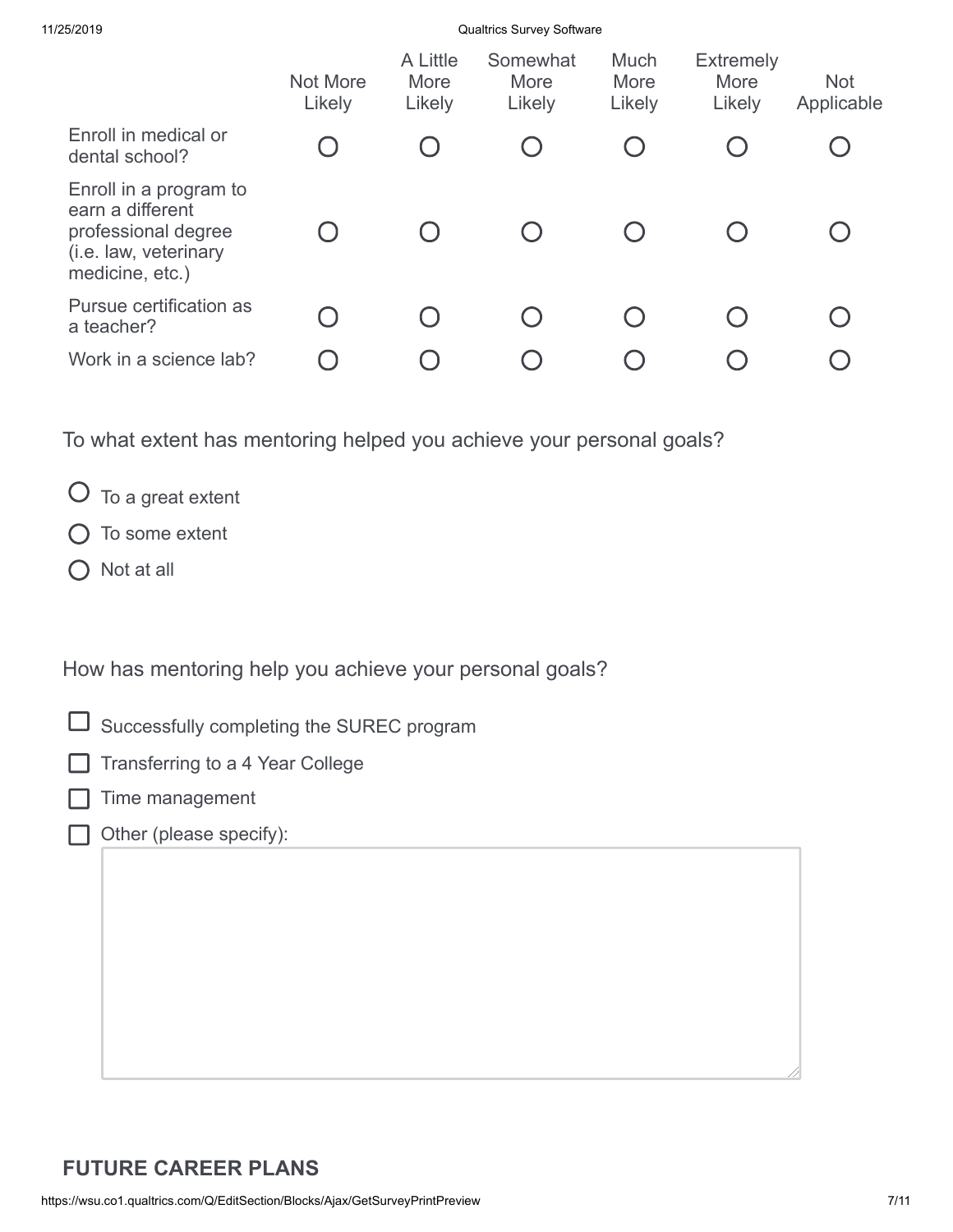How did your research experience influence your thinking about future career and graduate school plans? Please explain.

## **OTHER GAINS**

Did you make other gains from doing research that we didn't mention? If so, please briefly describe these.

Were you a "visiting researcher" - doing research away from your home institution?

O Yes

 $\bigcirc$  No

## **DEMOGRAPHICS**

What is your gender?



- O Female
- $\bigcirc$  Prefer not to answer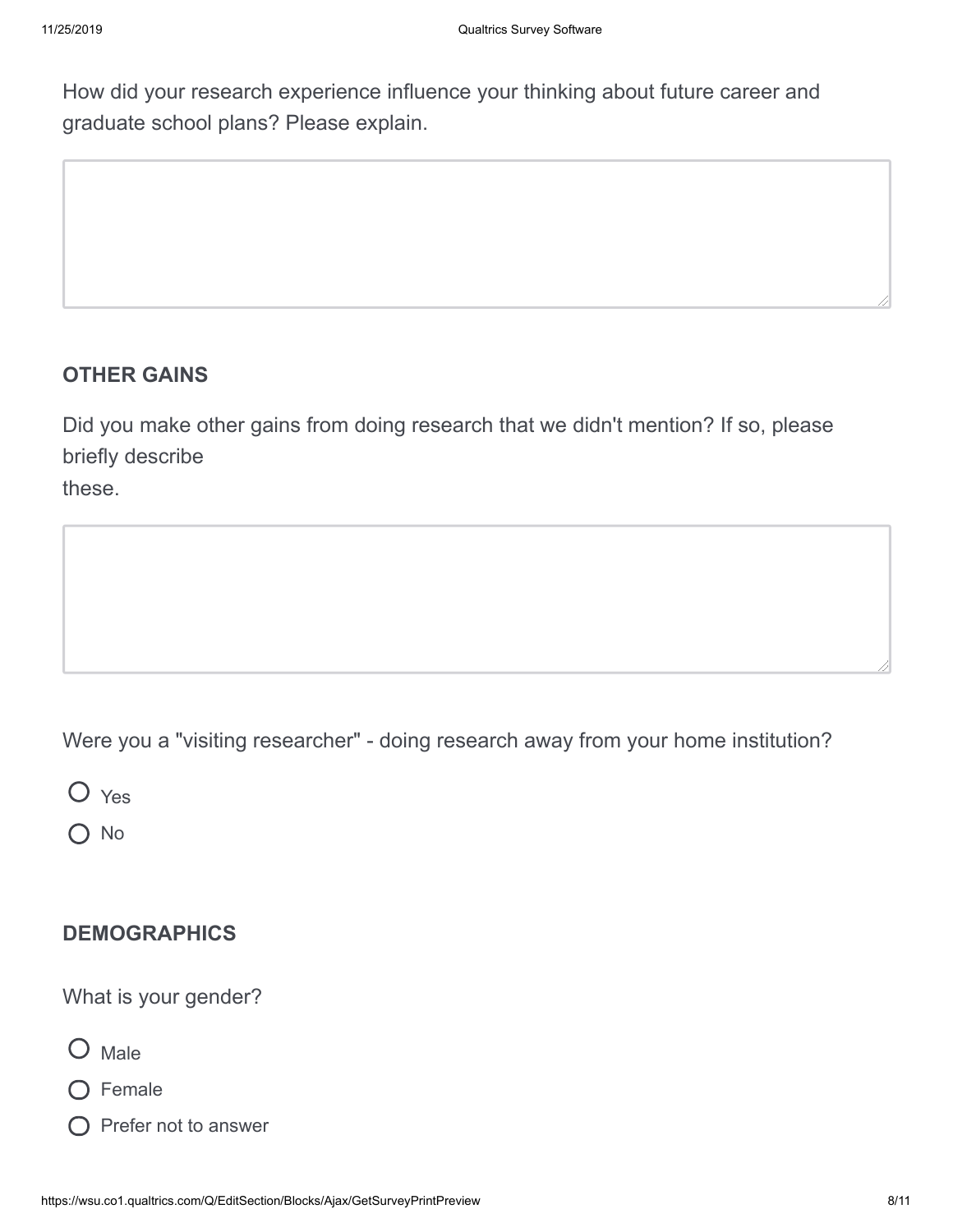What is your race/ethnicity? (Choose all that apply.)

|                                              | Yes    | <b>No</b> |
|----------------------------------------------|--------|-----------|
| American Indian                              |        |           |
| Asian                                        |        |           |
| <b>Black or African American</b>             |        |           |
| Hispanic/Latino                              |        |           |
| Native Hawaiian or other<br>Pacific Islander | $\Box$ |           |
| White                                        |        |           |
| Other (please specify):                      |        |           |

Please indicate your mother's education level.

- $O$  Not a high school graduate
- $\bigcirc$  High school graduate
- O Some college
- Associates degree
- $O$  College graduate
- Bachelors degree
- Graduate or professional degree

Please indicate your father's education level.

- $O$  Not a high school graduate
- $O$  High school graduate
- O Some college
- Associates degree
- $\bigcirc$  College graduate
- O Bachelors degree
- Graduate or professional degree